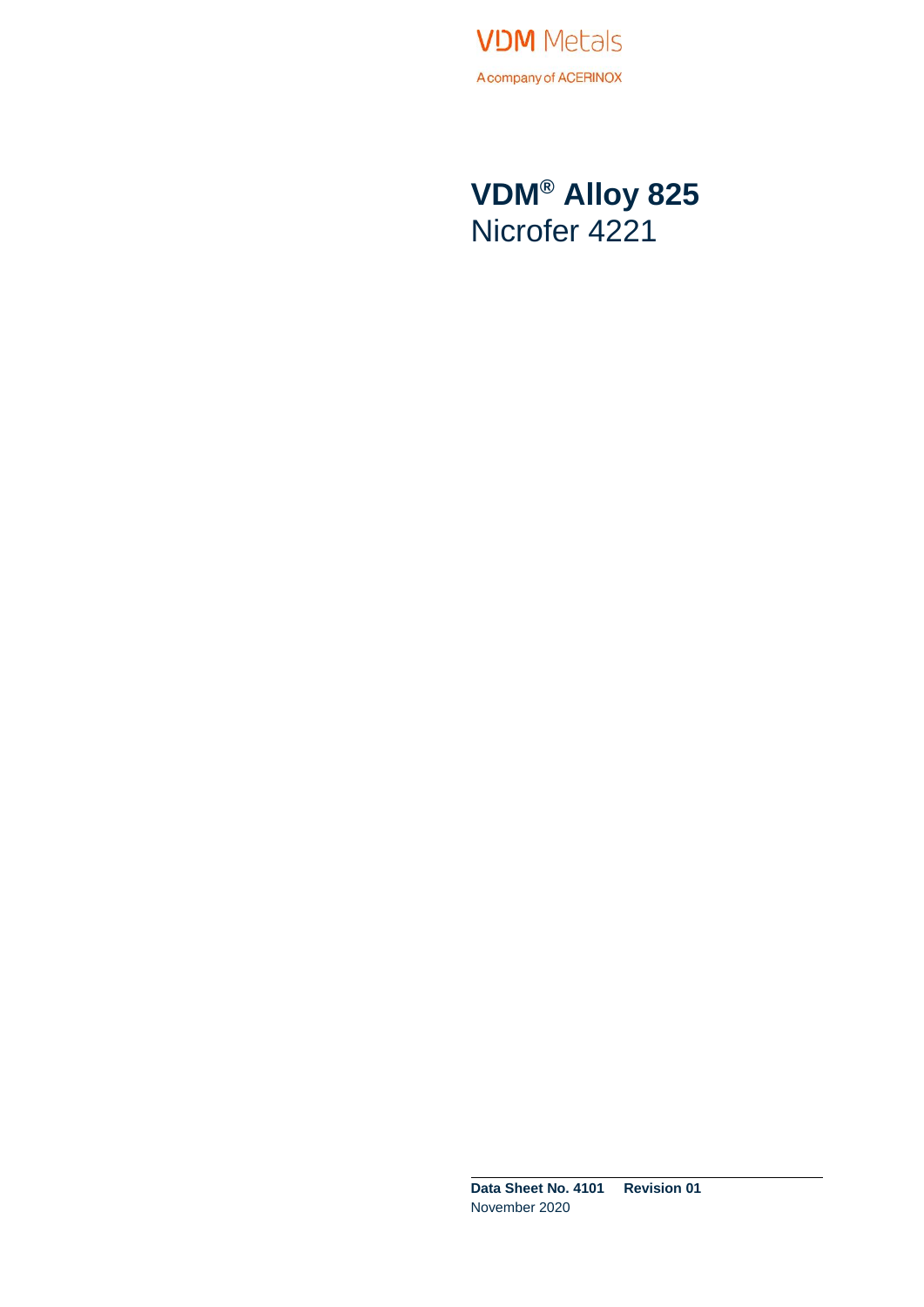### **VDM® Alloy 825** Nicrofer 4221

VDM® Alloy 825 is a titanium-stabilized fully austenitic nickel-iron-chromium alloy with additions of copper and molybdenum. VDM® Alloy 825 is characterized by:

- $\bullet$  High resistance to chloride-induced stress corrosion
- Good resistance to chloride-induced pitting and crevice corrosion
- Good resistance to oxidizing and non-oxidizing hot acids
- Good toughness, even under continuous operation, at both room and elevated temperatures, up to approximately 550 °C (1.020 °F)
- Approval for pressure vessels with wall temperatures up to 450 °C (842 °F) acc. to VdTÜV and 538 °C (1,000 °F) for Section VIII Division 1 vessels acc. to ASME.

### Designations and standards

| <b>Standardisation</b>                        | <b>Material designation</b> |
|-----------------------------------------------|-----------------------------|
| EN<br>_____                                   | 2.4858 - NiCr21Mo           |
| <b>ISO</b><br>the contract of the contract of | NiFe30Cr21Mo3               |
| <b>UNS</b>                                    | N08825                      |
| <b>AFNOR</b>                                  | NC21FeDU                    |

Table 1a – Designations and standards

### Designations and standards

| <b>Product form</b> | <b>DIN</b>     | <b>DIN EN</b> | <b>ISO</b> | <b>ASTM</b>                  | <b>ASME</b>                    | <b>VdTüV</b> | <b>NACE</b>        | <b>API</b> |
|---------------------|----------------|---------------|------------|------------------------------|--------------------------------|--------------|--------------------|------------|
| Rod, bar            | 17744<br>17752 |               |            | <b>B</b> 425<br><b>B</b> 564 | <b>SB 425</b><br><b>SB 564</b> | 432          | MR 0103<br>MR 0175 |            |
| Sheet, plate        | 17744<br>17750 |               |            | <b>B</b> 424                 | <b>SB 424</b>                  | 432          | MR 0103<br>MR 0175 | 5LD<br>5LC |
| <b>Strip</b>        | 17744          |               | 6208       | <b>B</b> 424                 | <b>SB 424</b>                  | 432          | MR 0175            | 5LD<br>5LC |
| Wire                | 17744          |               |            | B 425                        |                                |              |                    |            |

Table 1b – Designations and standards

# **Chemical composition**

|      | Ni | Сr   |    |       | Mn |     | Cu  | Al |                          | P.   |       | Mo  |
|------|----|------|----|-------|----|-----|-----|----|--------------------------|------|-------|-----|
| Min. | 38 | 19.5 | 20 |       |    |     | ה ו |    | 0.6                      |      |       |     |
| Max. | 46 | 23.5 | 38 | 0.025 |    | 0.5 |     |    | $\overline{\phantom{a}}$ | 0.02 | 0.015 | 3.5 |

Table 2 – Chemical composition (wt.-%) according to DIN 17744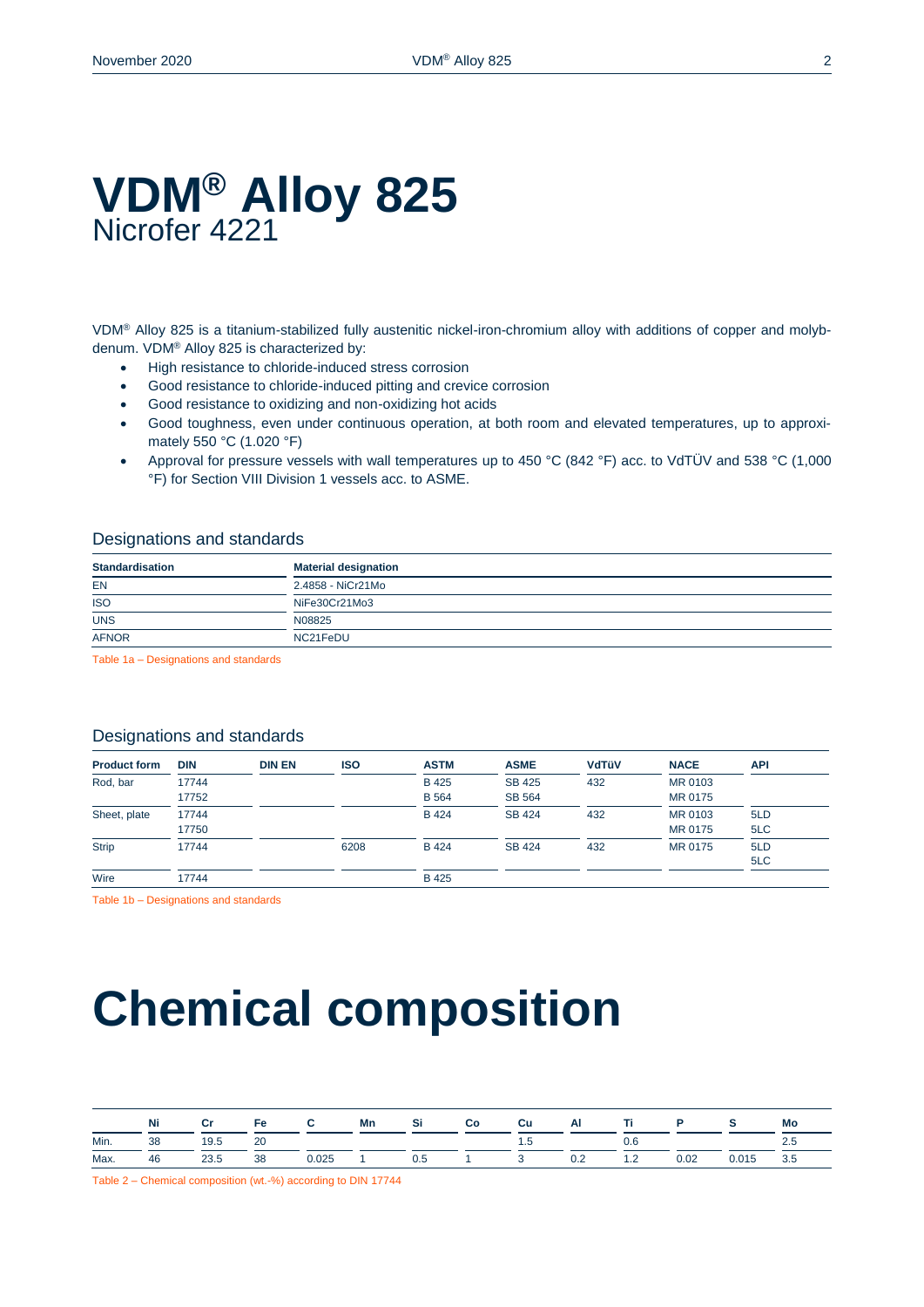# **Physical properties**

| <b>Density</b>                                     | <b>Melting range</b>            | <b>Relative magnetic</b><br>permeability at 20 °C (68 °F) |
|----------------------------------------------------|---------------------------------|-----------------------------------------------------------|
| 8.14 g/cm <sup>3</sup> (0.294 lb/in <sup>3</sup> ) | 1,370-1,400 °C (2,500-2,550 °F) | 1.005 (Maximum)                                           |

| <b>Temperature</b> |       |              | <b>Specific heat</b> |             | <b>Thermal conductivity</b><br><b>Electrical</b><br>resistivity |                      | <b>Modulus of elasticity</b> |           | <b>Coefficient of thermal</b><br>expansion |                       |
|--------------------|-------|--------------|----------------------|-------------|-----------------------------------------------------------------|----------------------|------------------------------|-----------|--------------------------------------------|-----------------------|
|                    |       | J            | <b>Btu</b>           | W           | $Btu \cdot in$                                                  |                      |                              |           | $10^{-6}$                                  | $10^{-6}$             |
| °C                 | °F    | $Kg \cdot K$ | $Ib \cdot {}^{o}F$   | $m \cdot K$ | sq. ft $\cdot$ h $\cdot$ °F                                     | $\mu\Omega \cdot cm$ | GPa                          | $103$ ksi | $\overline{\mathsf{K}}$                    | $\overline{\text{F}}$ |
| 20                 | 68    | 440          | 0.105                | 10.8        | 72.8                                                            | 112                  | 195                          | 28.3      |                                            |                       |
| 100                | 212   | 462          | 0.110                | 12.4        | 86                                                              | 114                  | 190                          | 27.6      | 14.1                                       | 7.83                  |
| 200                | 392   | 488          | 0.117                | 14.1        | 97.8                                                            | 118                  | 185                          | 26.8      | 14.9                                       | 8.28                  |
| 300                | 572   | 514          | 0.123                | 15.6        | 108.2                                                           | 120                  | 179                          | 26        | 15.2                                       | 8.44                  |
| 400                | 762   | 540          | 0.123                | 16.9        | 117.2                                                           | 124                  | 174                          | 25.2      | 15.6                                       | 8.67                  |
| 500                | 932   | 565          | 0.135                | 18.3        | 126.9                                                           | 126                  | 168                          | 24.4      | 15.8                                       | 8.78                  |
| 600                | 1,112 | 590          | 0.141                | 19.6        | 135.9                                                           | 126                  | 161                          | 23.4      | 16                                         | 8.89                  |
| 700                | 1,292 | 615          | 0.147                | 21          | 145.6                                                           | 127                  | 154                          | 22.3      | 16.7                                       | 9.28                  |
| 800                | 1,472 | 655          | 0.156                | 23.2        | 160.9                                                           | 128                  | 142                          | 20.6      | 17.2                                       | 9.56                  |
| 900                | 1,652 | 680          | 0.162                | 25.7        | 178.2                                                           | 129                  | 130                          | 18.9      | 17.6                                       | 9.78                  |
| 1,000              | 1,832 | 710          | 0.170                | 28.1        | 194.8                                                           | 130                  | 119                          | 17.3      | 17.9                                       | 9.94                  |

Table 3 – Typical physical properties at room temperature and elevated temperatures

# **Microstructural properties**

VDM® Alloy 825 has a face-centered-cubic crystal structure.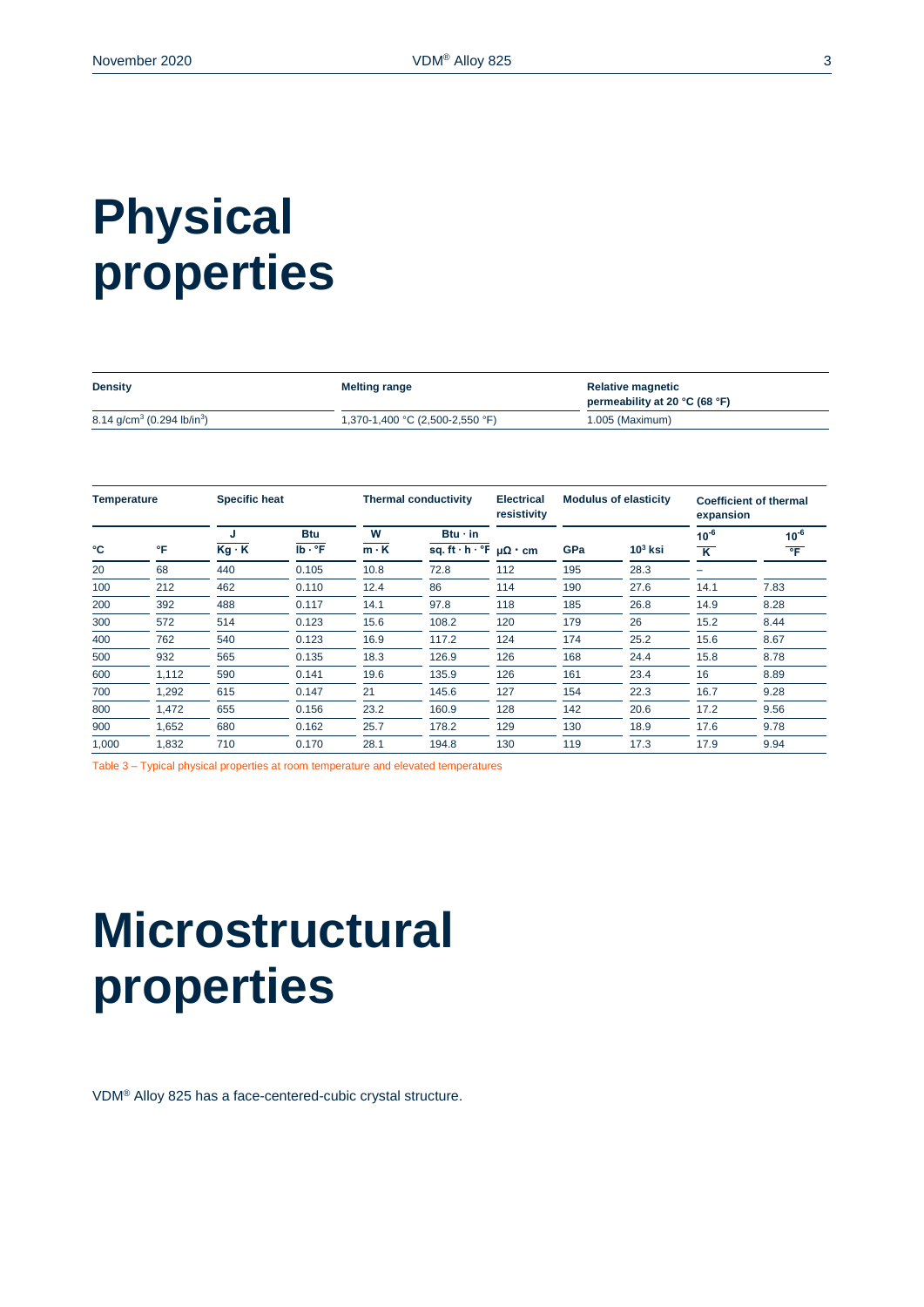# **Mechanical properties**

The following properties are applicable to VDM® Alloy 825 at room and elevated temperatures in the annealed resp. stabilized temper and indicated size ranges. Properties of material outside these size ranges are subject to special enquiry.

| <b>Temperature</b> |              | <b>Yield strength</b> |      | <b>Tensile strength</b> |      | <b>Elongation</b> |
|--------------------|--------------|-----------------------|------|-------------------------|------|-------------------|
|                    |              | $R_{p,0.2}$           |      | $R_m$                   |      | A                 |
| °C                 | $\mathsf{P}$ | <b>MPa</b>            | ksi  | <b>MPa</b>              | ksi  | $\%$              |
| 20                 | 68           | 240                   | 34.8 | 585                     | 84.8 | 30                |
| 100                | 212          | 205                   | 29.7 | 530                     | 76.9 |                   |
| 150                | 302          | 190                   | 27.6 | 525                     | 76.1 |                   |
| 200                | 392          | 180                   | 26.1 | 515                     | 74.7 |                   |
| 250                | 482          | 175                   | 25.4 | 510                     | 74   |                   |
| 300                | 572          | 170                   | 24.7 | 500                     | 72.5 |                   |
| 350                | 662          | 165                   | 23.9 | 495                     | 71.8 |                   |
| 400                | 752          | 160                   | 23.2 | 490                     | 71.1 |                   |
| 450                | 842          | 155                   | 22.5 | 485                     | 70.3 |                   |

Table 4 – Minimum mechanical properties at room and at elevated temperature according to VdTÜV data sheet 432

| <b>Product form</b> | <b>Dimensions</b> | <b>Yield strength</b><br>$R_{p,0.2}$ | <b>Tensile strength</b><br>$R_m$ | <b>Elongation</b> |  |
|---------------------|-------------------|--------------------------------------|----------------------------------|-------------------|--|
|                     | mm                | <b>MPa</b>                           | <b>MPa</b>                       | m<br>$\%$         |  |
| <b>Strip</b>        | $0.5 - 6.4$       | $\geq 240$                           | $\geq 585$                       | $\geq 30$         |  |
| Sheet, plate        | $5 - 100$         | $\geq 240$                           | $\geq 585$                       | $\geq 30$         |  |
| Rod, bar            | $\leq 240$        | $\geq$ 220                           | $\geq 550$                       | $\geq 35$         |  |

Table 5 – Mechanical properties at room temperature according to VdTÜV data sheet 432

### ISO V-notch impact toughness

Rod, bar, room temperature, transverse: 100 J/cm<sup>2</sup> Rod, bar, room temperature, longitudinal: 150 J/cm2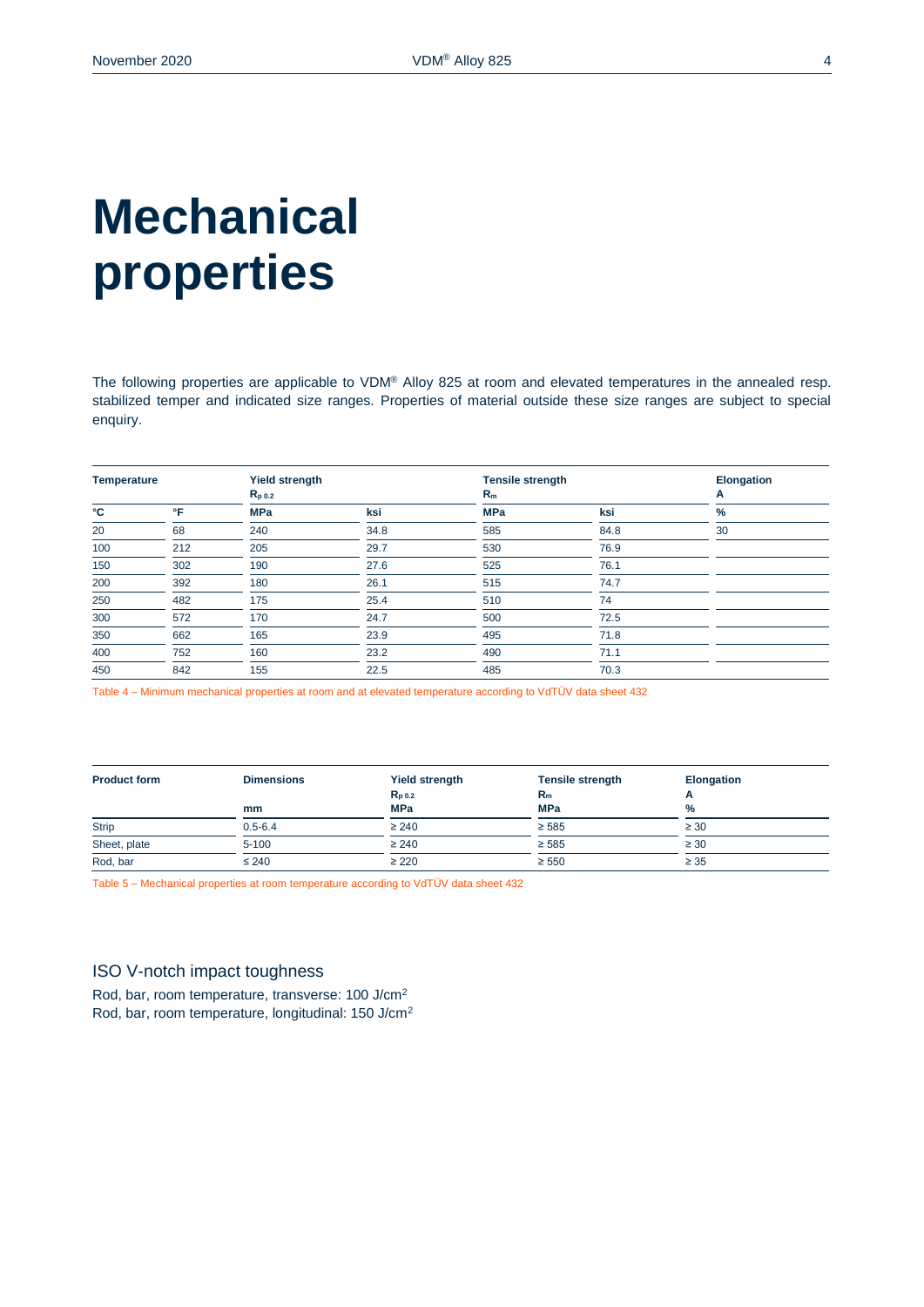# **Corrosion resistance**

VDM® Alloy 825 is a versatile engineering alloy with resistance to corrosion in acids and alkalis under both oxidizing and reducing conditions.

The high nickel content gives the alloy virtual immunity to stress corrosion cracking.

The corrosion resistance in various media like sulfuric, phosphoric, nitric and organic acids is good, as well as the corrosion resistance in alkalis or ammoniac, sea water and caustic chloride.

The versatility of VDM® Alloy 825 is illustrated by its use in nuclear fuel element dissolvers where a variety of corrosive media, e. g. sulfuric and nitric acids and sodium hydroxide, are handled in the same equipment.

### **Applications**

VDM® Alloy 825 is used in the oil and gas industry and in a wide variety of chemical processes. Typical application fields include:

- Pipes, tubes and fittings in the oil and gas extraction, e. g. in heat exchangers, evaporators, washers, immersion pipes in sea water cooled heat exchangers, offshore piping
- Components in sulfuric acid pickling plants like heating coils, vessels, boilers, baskets and chains
- Heat exchangers, evaporators, washers, immersion pipes in phosphoric acid production
- Food industry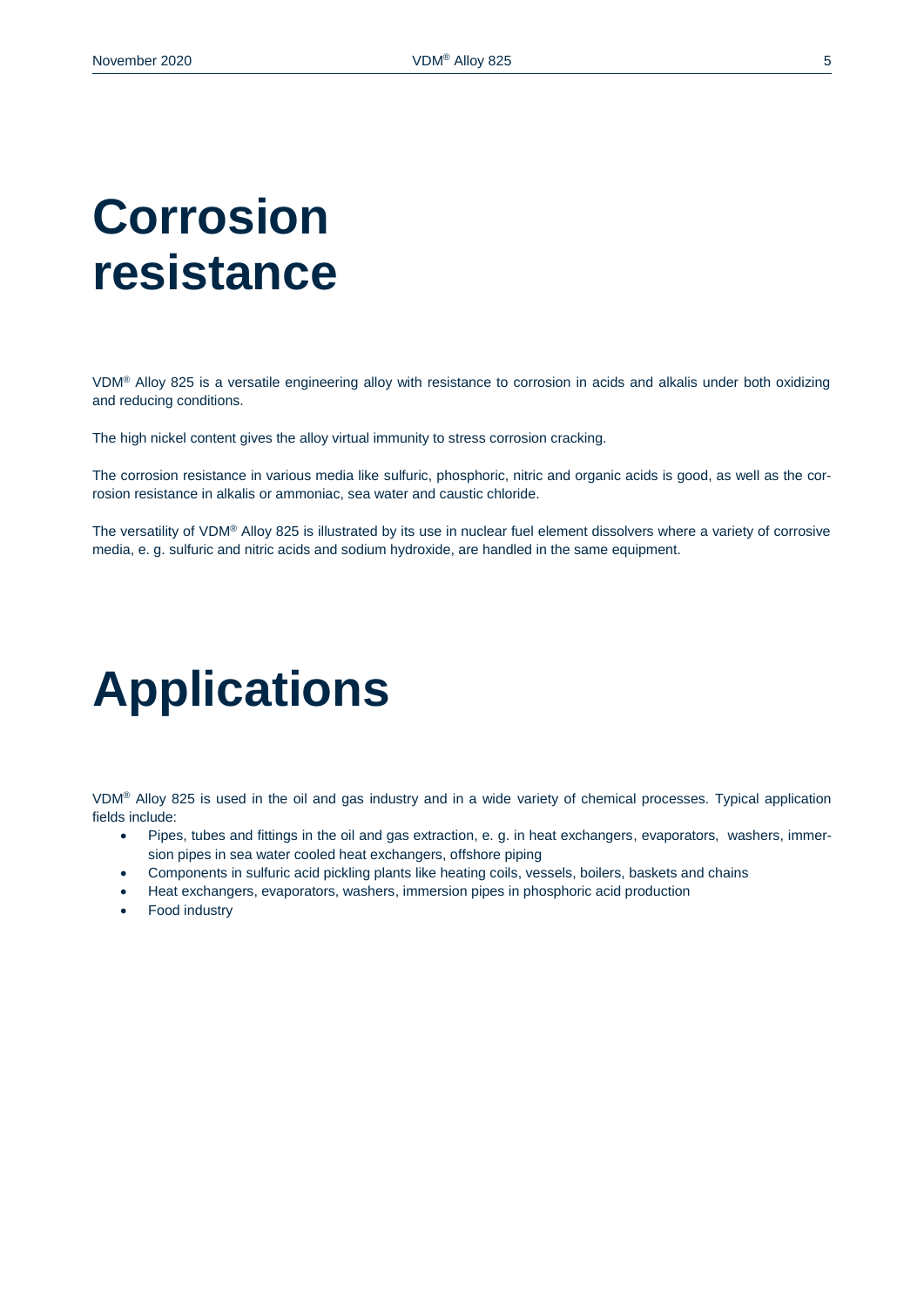## **Fabrication and heat treatment**

VDM® Alloy 825 can readily be hot- and cold-worked and machined.

#### **Heating**

Workpieces must be clean and free of any contaminants before and during heat treatment. Sulfur, phosphorus, lead and other low-melting-point metals can lead to damages when heat treating VDM® Alloy 825. Sources of such contaminants include marking and temperature-indicating paints and crayons, lubricating grease and fluids, and fuels. Fuels should contain as little sulfur as possible. Natural gas should contain less than 0.1 wt.-% of sulfur. Heating oil with a sulfur content of maximum 0.5 wt.-% is also suitable. Electric furnaces are to be preferred due to precise temperature control and freedom from contamination due to fuel. The furnace atmosphere should be set between neutral and slightly oxidising, and should not change between oxidising and reducing. Direct flame impingement needs to be avoided.

#### **Hot working**

VDM® Alloy 825 may be hot-worked in the temperature range 1,150 to 900 °C (2,100 to 1,650 °F) with subsequent rapid cooling down in water or by using air. The workpieces should be placed in the furnace heated to hot working temperature in order to heat up. Once the temperature has equalised, a retention time of 60 minutes for each 100 mm (4 in) of workpiece thickness is recommended. After this, the workpieces should be removed immediately and formed during the stated temperature window. If the material temperature falls below the minimum hot working temperature, the workpiece must be reheated.

Heat treatment after hot working is recommended in order to achieve optimum properties and corrosion resistance.

#### **Cold working**

Cold working should be carried out on annealed material. VDM® Alloy 825 has a higher work hardening rate than austenitic stainless steels. This must be taken into account during design and selection of forming tools and equipment and during the planning of the forming processes. Intermediate annealing may be necessary at high degrees of cold working deformation. After cold working with more than 15 % of deformation the material should be soft annealed.

#### **Heat treatment**

Soft or stabilizing annealing should be carried out at temperatures between 920 and 980 °C (1,690 to 1,800 °F), preferably at 940  $\pm$  10 °C (1,725  $\pm$  15 °F). Water quenching should be carried out rapidly to achieve optimum corrosion characteristics. Workpieces of less than 3 mm (0.12 in) thickness can be cooled down using air nozzles.

For strip and wire products, the heat treatment can be performed in a continuous furnace at a speed and temperature that is adapted to the material thickness.

The workpiece has to be put into the pre-heated furnace. The furnace should be heated up to the maximum annealing temperature. The retention time during annealing depends on the workpiece thickness and can be calculated as follows:

- For thicknesses  $d \le 10$  mm (0.4 in) the retention time is  $t = d \cdot 3$  min/mm
- For thicknesses  $d = 10$  to 20 mm (0.4 to 0.8 in) the retention time is  $t = 30$  min + (d 10 mm)  $\cdot$  2 min/mm
- For thicknesses  $d > 20$  mm (0.8 in) the retention time is  $t = 50$  min + (d 20 mm)  $\cdot$  1 min/mm

The cleanliness requirements listed under 'Heating' must be complied with.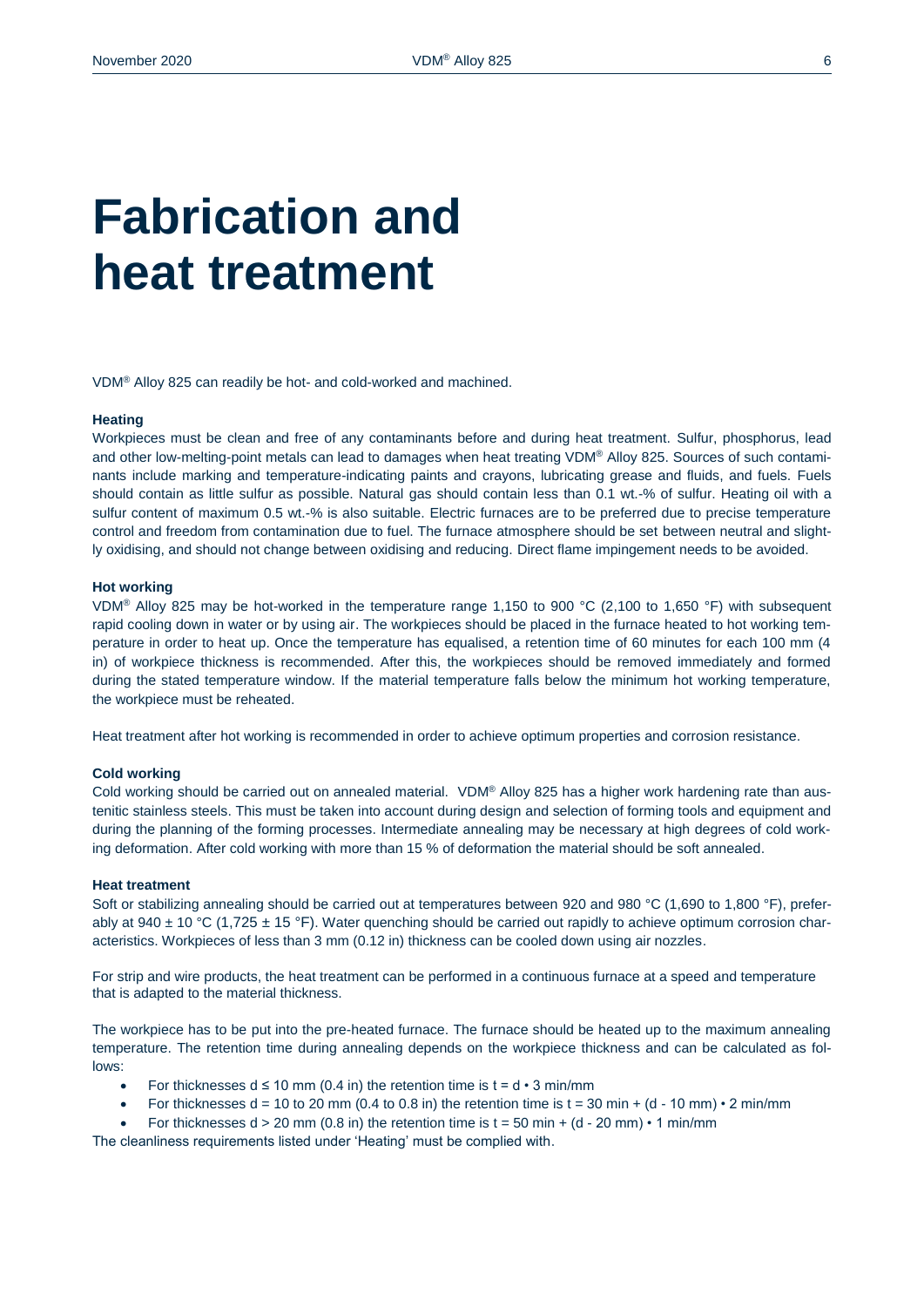#### **Descaling and pickling**

Oxides of VDM® Alloy 825 and discoloration adjacent to welds are more adherent than on stainless steels. Grinding with very fine abrasive belts or discs is recommended. Care should be taken to prevent tarnishing. Before pickling in a nitric/hydrofluoric acid mixture, the surface oxide layer must be broken up by abrasive blasting or grinding or by pretreatment in a fused salt bath. Particular attention should be paid to the pickling time.

#### **Machining**

VDM® Alloy 825 should be machined in the annealed temper. As the alloy is prone to work-hardening, low cutting speeds and appropriate feed rates should be used and the tool should be engaged at all times. Sufficient chip depths are important to get below the work-hardened surface layer. The optimum dissipation of heat through the use of large amounts of appropriate, preferably water containing cooling lubricants is crucial for a stable machining process.

# **Welding**

When welding nickel-base alloys and special stainless steels, the following instructions should be adhered to:

#### **Workplace**

A separately-located workplace, which is specifically separated from areas in which carbon steels are being processed, should be used. Maximum cleanliness is required, and draughts should be avoided during inert gas welding.

#### **Auxiliary equipment and clothing**

Clean fine leather gloves and clean working clothes should be used.

#### **Tools and machines**

Tools used for other materials must not be used for nickel-base alloys and stainless steels. Brushes should be made of stainless materials. Processing and machining equipment such as shears, punches or rollers must be fitted with means (felt, cardboard, films) in order to avoid material contamination with ferrous particles, which can be pressed into the surface of the material and thus lead to corrosion.

#### **Welding edge preparation**

Welding edge preparation should preferably be carried out using mechanical methods such as lathing, milling or planing. Abrasive waterjet cutting or plasma cutting is also suitable. In the latter case, however, the cut edge (seam flank) must be cleanly re-worked. Careful grinding without overheating is acceptable.

#### **Ignition**

The arc may only be struck in the weld area, e.g. along the seam flanks or outlets, and should not be carried out on the workpiece surface. Arc striking areas are prone to corrosion.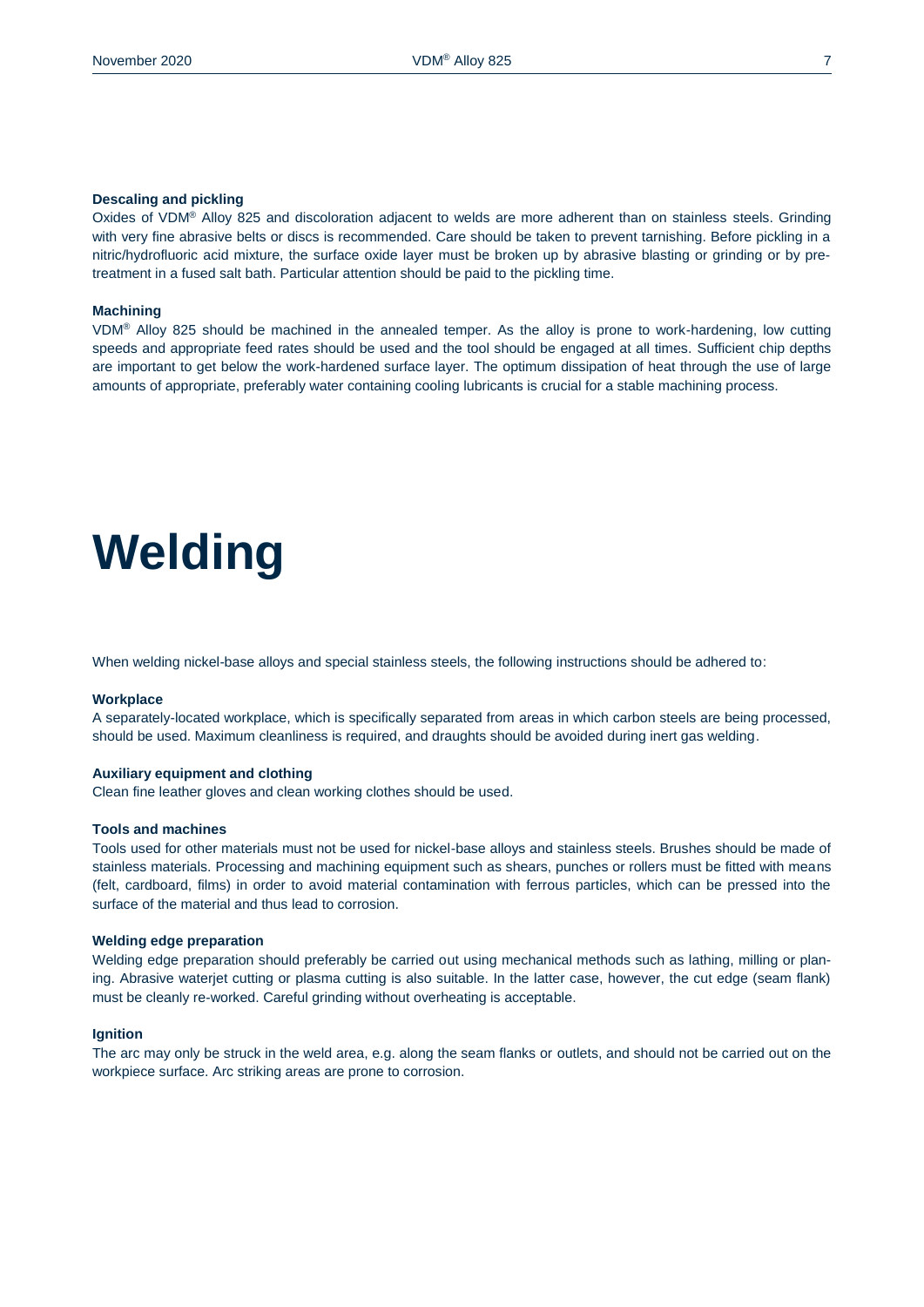#### **Included angle**

The different physical characteristics of nickel alloys and special stainless steels are generally expressed through lower thermal conductivity and higher thermal expansion in comparison with carbon steel. This should be allowed for by means of, among other things, wider root gaps or openings (1-3 mm; 0.04-1.2 in), while larger included angles (60-70°), as shown in Fig. 1, should be used for butt joints owing to the viscous nature of the molten weld metal and to counteract the pronounced shrinkage tendency.





#### **Cleaning**

Cleaning of the base material in the seam area (both sides) and the filler material (e.g. welding rod) should be carried out using Acetone.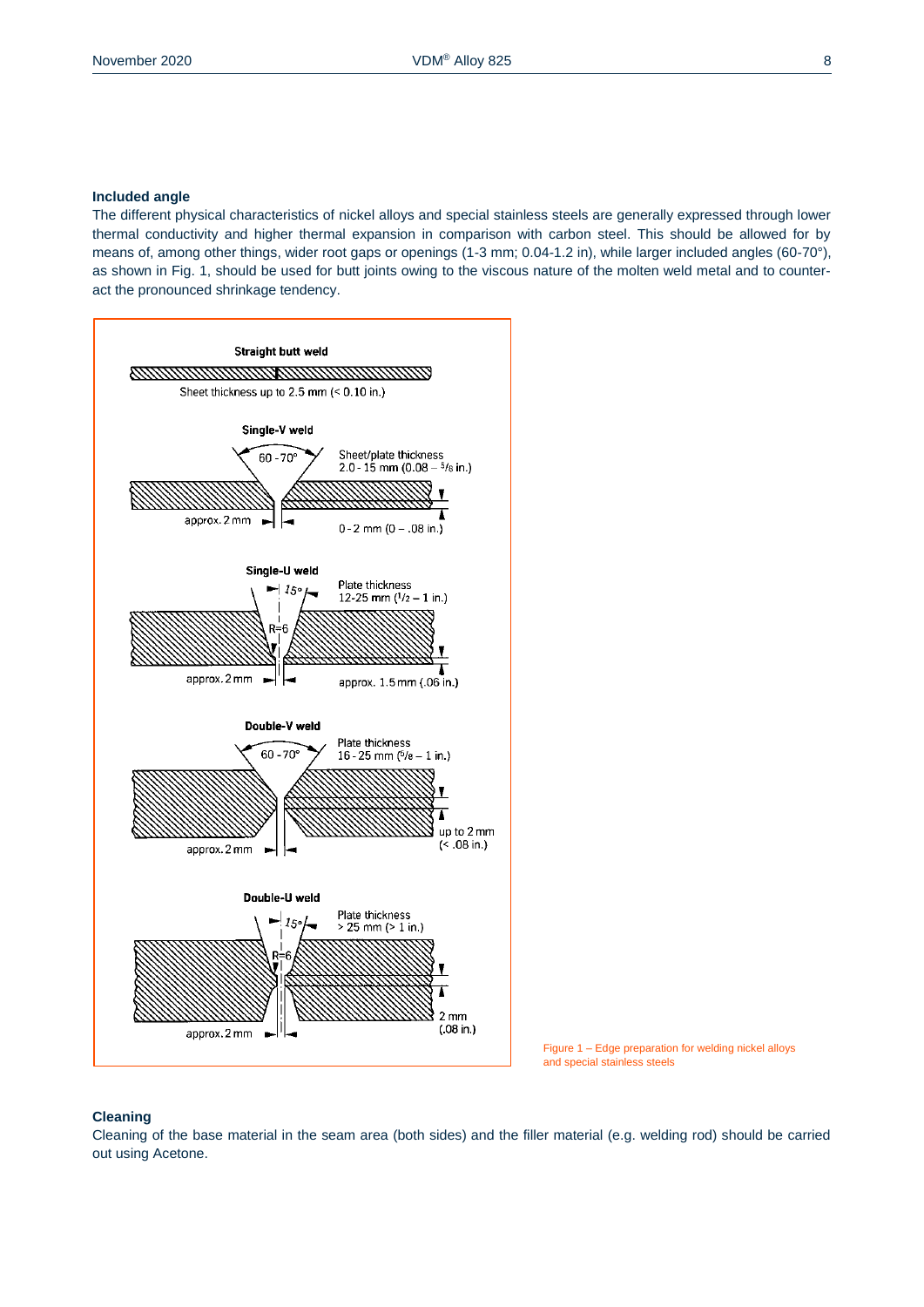#### **Welding process**

VDM® Alloy 825 can be joined to itself and to many other metals by conventional welding processes. These include GTAW (TIG), plasma arc, GMAW (MIG/MAG) and SMAW (MMA). Pulsed arc welding is the preferred technique. For the MAG process the use of a multi-component shielding gas (Ar + He + H2 + CO2) is recommended. For welding, VDM® Alloy 825 should be in the annealed temper and be free from scale, grease and markings.

When welding roots, sufficient protection of the root needs to be ensured with pure argon (Ar 4.6) so that the welding seam is free of oxides after welding. Root backing is also recommended for the first intermediate pass following the initial root pass and in some cases even for the second pass, depending on the weld set-up.

Any discoloration/heat tint should be removed preferably by brushing with a stainless steel wire brush while the weld metal is still hot.

### **Filler metal**

The following filler material is recommended:

TIG/MIG and bare electrodes

VDM® FM 625 (W.-Nr. 2.4831) DIN EN ISO 18274: S Ni 6602 (SG-NiCr 21 Mo 9 Nb) AWS A 5.14: ERNiCrMo-3

Covered electrodes can be used.

#### **Welding parameters and influences**

Care should be taken that the work is performed with a deliberately chosen, low heat input as indicated in Table 6 by way of example. The stringer bead technique is recommended. The interpass temperature should not exceed 150 °C (302 °F). The welding parameters should be monitored as a matter of principle.

The heat input Q can be calculated as follows:

$$
Q = \frac{U \cdot 1 \cdot 60}{v \cdot 1,000} \left(\frac{kJ}{cm}\right)
$$

 $U = arc$  voltage, volts  $I =$  welding current, amps v = welding speed, cm/min.

#### **Post-weld treatment**

Brushing with a stainless steel wire brush immediately after welding, i.e. while the metal is still hot generally results in removal of heat tint and produces the desired surface condition without additional pickling. Pickling, if required or prescribed, however, would generally be the last operation performed on the weldment. Please also refer to the information on 'Descaling and pickling'. Neither pre- nor postweld heat treatments are required. Preheating before welding is generally not necessary. Stabilizing annealing should be carried out on semi-finished products which were in use at temperatures between 600 and 650 °C (1,112 and 1,202 °F) before they are reused in this critical temperature range after repair welding.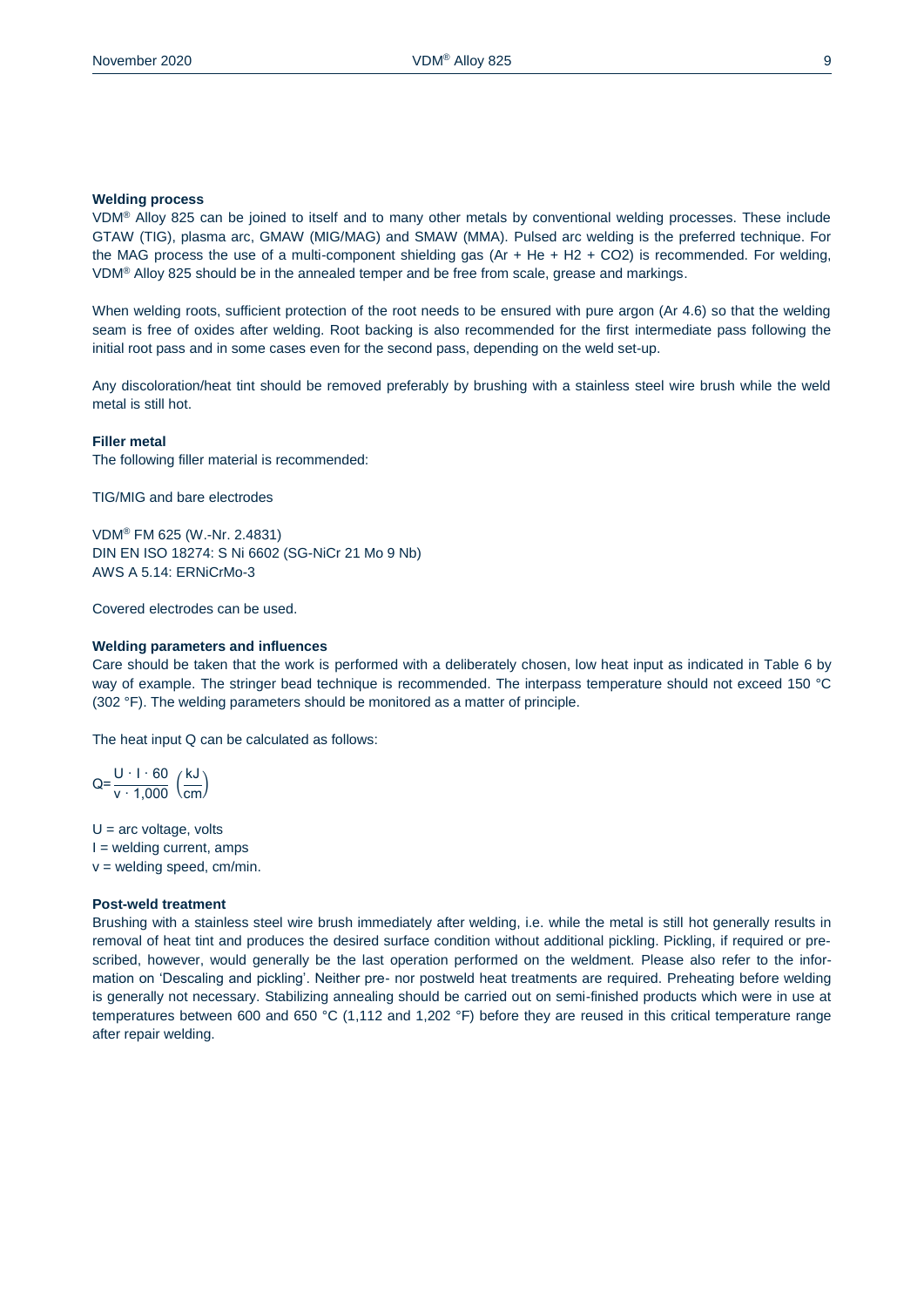| <b>Thickness</b>      | Welding<br>technique                                                                                                                                                                                                                                                                                                                                                                                                 | <b>Filler material</b>  |                         | Root pass <sup>1)</sup> |            | Intermediate<br>and final passes |            | Welding<br>speed | Shielding gas                          |                 |
|-----------------------|----------------------------------------------------------------------------------------------------------------------------------------------------------------------------------------------------------------------------------------------------------------------------------------------------------------------------------------------------------------------------------------------------------------------|-------------------------|-------------------------|-------------------------|------------|----------------------------------|------------|------------------|----------------------------------------|-----------------|
| (mm)                  |                                                                                                                                                                                                                                                                                                                                                                                                                      | <b>Diameter</b><br>(mm) | <b>Speed</b><br>(m/min) | $\ln(A)$                | U in $(V)$ | $\mathsf{lin}(\mathsf{A})$       | U in $(V)$ | (cm/min)         | <b>Type</b>                            | Rate<br>(1/min) |
| 3                     | manual TIG 2                                                                                                                                                                                                                                                                                                                                                                                                         |                         |                         | 90                      | 10         | 110-120                          | 11         | $10 - 15$        | 11, R1 at max. 3 %<br>H <sub>2</sub>   | $8 - 10$        |
| 6                     | manual TIG 2-2.4                                                                                                                                                                                                                                                                                                                                                                                                     |                         |                         | 100-110                 | 10         | 120-140                          | 12         | $10 - 15$        | 11, R1 at max. 3 %<br>H <sub>2</sub>   | $8 - 10$        |
| 8                     | manual TIG 2.4                                                                                                                                                                                                                                                                                                                                                                                                       |                         |                         | 10-110                  | 11         | 130-140                          | 12         | $10 - 15$        | 11, R1 at max. 3 %<br>H <sub>2</sub>   | $8 - 10$        |
| 10                    | manual TIG 2.4                                                                                                                                                                                                                                                                                                                                                                                                       |                         |                         | 100-110                 | 11         | 130-140                          | 12         | $10 - 15$        | 11, R1 at max. 3 %<br>H <sub>2</sub>   | $8 - 10$        |
| 3                     | autom.<br>TIG <sup>2</sup>                                                                                                                                                                                                                                                                                                                                                                                           | 1.2                     | 0.5                     |                         |            | 150                              | 11         | 25               | 11, R1 at max. 3 %<br>H <sub>2</sub>   | $15 - 20$       |
| 5                     | autom.<br>TIG <sup>2</sup>                                                                                                                                                                                                                                                                                                                                                                                           | 1.2                     | 0.5                     |                         |            | 180                              | 12         | 25               | 11, R1 at max. 3 %<br>H <sub>2</sub>   | 15-20           |
| $\overline{2}$        | autom. TIG 1<br>HD                                                                                                                                                                                                                                                                                                                                                                                                   |                         | 0.3                     |                         |            | 180                              | 10         | 80               | 11, R1 at max. 3 %<br>H <sub>2</sub>   | 15-20           |
| 10                    | autom. TIG 1.2<br>HD                                                                                                                                                                                                                                                                                                                                                                                                 |                         | 0.45                    |                         |            | 250                              | 12         | 40               | 11, R1 at max. 3 %<br>H <sub>2</sub>   | 15-20           |
| $\overline{4}$        | Plasma <sup>3)</sup>                                                                                                                                                                                                                                                                                                                                                                                                 | 1.2                     | $\mathbf{1}$            | 165                     | 25         |                                  |            | 25               | 11, R1 at max. 3 %<br>H <sub>2</sub>   | 30              |
| 6                     | Plasma <sup>3)</sup>                                                                                                                                                                                                                                                                                                                                                                                                 | 1.2                     | $\mathbf{1}$            | 190-220                 | 25         |                                  |            | 25               | 11, R1 at max. 3 %<br>H <sub>2</sub>   | 30              |
| 8                     | $MIG/MAG4$ 1                                                                                                                                                                                                                                                                                                                                                                                                         |                         | 8                       |                         |            | 130-140                          | 23-27      | 24-30            | 11, I3-ArHe-30, Z-<br>ArHeHC 30-2-0.05 | 18-20           |
| 10                    | $MIG/MAG4$ 1.2                                                                                                                                                                                                                                                                                                                                                                                                       |                         | $5\phantom{.0}$         |                         |            | 130-150                          | 23-27      | 24-30            | 11, I3-ArHe-30, Z-<br>ArHeHC 30-2-0.05 | 18-20           |
| Section energy kJ/cm: | $1$ ) It must be ensured that there is sufficient root protection, for example using Ar 4.6, for all inert gas welding processes.<br><sup>2)</sup> Root pass should be welded manually (please see 'manual TIG' for parameters).<br><sup>3)</sup> Recommended plasma gas I1, R1 at max. 3 % H2 / rate 3,0 bis 3,5 l/min<br><sup>4)</sup> For MAG welding the use of multicomponent inert gases is recommended.<br>T1 |                         | $10.710$ UD $m$         |                         |            | T1                               |            |                  |                                        |                 |

manual TIG, autom. TIG, Plasma max. 10; TIG-HD max. 6; manual TIG, autom. TIG, MIG/MAG max. 11

Figures are for guidance only and are intended to facilitate setting of the welding machines.

Table 6 – Welding parameters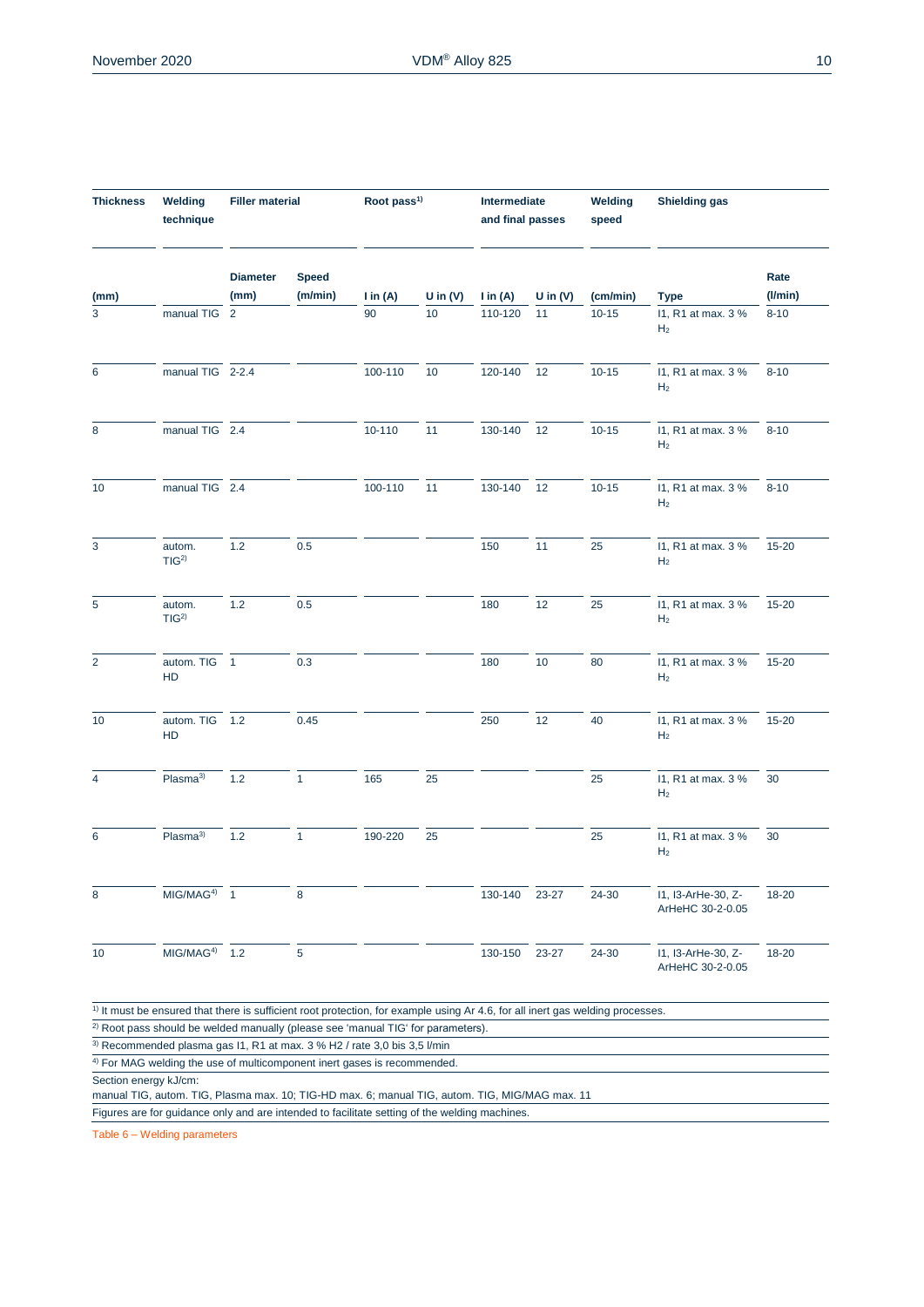# **Availability**

VDM® Alloy 825 is available in the following standard semi-finished product forms:

#### **Rod and bar**

Delivery conditions: forged, rolled, drawn, heat treated, oxidised, descaled resp. pickled, machined, peeled, ground or polished

| Dimensions*                     | <b>Outside diameter</b><br>$mm$ (in) | Length<br>$mm$ (in)         |
|---------------------------------|--------------------------------------|-----------------------------|
| General dimensions              | 6-800 (0.24-31.5)                    | 1,500-12,000 (59.06-472.44) |
| Material specific dimensions    | 22-550 (0.87-21.65)                  | 1,500-12,000 (59.06-472.44) |
| * Further dimensions on request |                                      |                             |

#### **Sheet and plate**

Delivery conditions: hot or cold rolled, heat treated, descaled resp. pickled

| <b>Condition</b>            | Thickness            | Width                | Length<br>$mm$ (in)    | Piece weight |
|-----------------------------|----------------------|----------------------|------------------------|--------------|
|                             | $mm$ (in)            | $mm$ (in)            |                        | kg           |
| Cold rolled                 | $1 - 7(0.04 - 0.28)$ | $\leq$ 2,500 (98.43) | $\leq$ 12,500 (492.13) |              |
| Hot rolled*                 | $3-70(0.12-2.76)$    | $\leq$ 2,500 (98.43) | $\leq$ 12,500 (492.13) | $\leq$ 2.300 |
| * 2 mm thickness on request |                      |                      |                        |              |

#### **Strip**

Delivery conditions: cold rolled, heat treated, pickled or bright annealed

| <b>Thickness</b><br>$mm$ (in)        | Width<br>$mm$ (in)        | Coil - inside diameter<br>mm |     |     |     |
|--------------------------------------|---------------------------|------------------------------|-----|-----|-----|
| $0.02 - 0.15$<br>$(0.0008 - 0.0059)$ | 4-230<br>$(0.16 - 9.06)$  | 300                          | 400 | 500 |     |
| $0.15 - 0.25$<br>$(0.0059 - 0.01)$   | 4-720<br>$(0.16 - 28.34)$ | 300                          | 400 | 500 | -   |
| $0.25 - 0.6$<br>$(0.01 - 0.024)$     | 6-750<br>$(0.24 - 29.5)$  | -                            | 400 | 500 | 600 |
| $0.6 - 1$<br>$(0.024 - 0.04)$        | 8-750<br>$(0.32 - 29.5)$  | -                            | 400 | 500 | 600 |
| $1 - 2$<br>$(0.04 - 0.08)$           | 15-750<br>$(0.6 - 29.5)$  | ۰                            | 400 | 500 | 600 |
| $2 - 3$<br>$(0.08 - 0.12)$           | 25-750<br>$(0.98 - 29.5)$ | -                            | 400 | 500 | 600 |

### **Wire**

Delivery conditions: bright drawn, ¼ hard to hard, bright annealed in rings, containers, on spools and spiders

| <b>Drawn</b>             | <b>Hot rolled</b>   |
|--------------------------|---------------------|
| $mm$ (in)<br>_______     | $mm$ (in)           |
| $0.16 - 10(0.006 - 0.4)$ | $5.5-19(0.22-0.75)$ |

**Other shapes and dimensions such as circular blanks, rings, seamless or longitudinal-welded tubes and pipes or forgings are subject to special enquiry.**